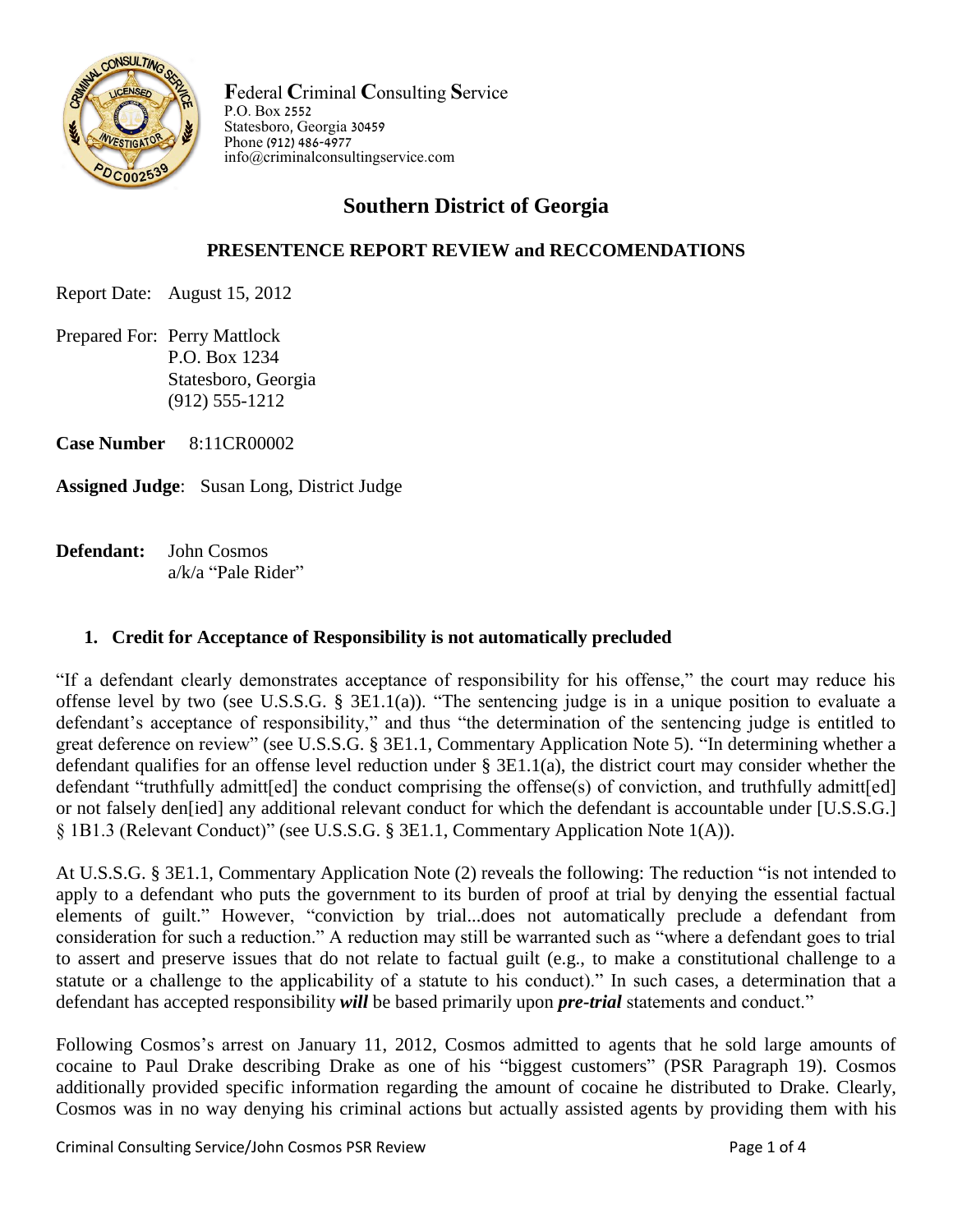pre-trial statements. Later, it appears the Government offered a plea agreement; however, that agreement included a waiver of Cosmos's right to appeal legal issues concerning the applicable sentencing guideline range and any issues concerning its determination. Such was not acceptable to Cosmos.

In a July 11, 2012, affidavit filed by Cosmos and his attorney in support of his waiver of a trial by jury, Cosmos fully admitted that "there [was] a factual basis for the charges" but that there still existed "…substantive preserved legal issues for appeal concerning the admissibility of evidence exist, as well as, potential issues for appeal concerning the sentencing guidelines which cannot be determined until a presentence report is prepared and objections filed and considered" (see Docket Document Number 768). Cosmos has never contested his factual guilt, only his legal guilt as distinguished by the Eleventh Circuit, *U.S. v. Wright, 117 F.3d 1265, 1997*. Based on the proposed plea agreement's inclusion of the mandatory waiver of appeal, Cosmos chose to proceed to trial in order to preserve his appeal rights, not to force the Government to carry its burden at trial. Cosmos waived his right to a speedy trial and consented to a trial by the United States District Judge. By consenting to a bench trial, Cosmos saved the Government time and money, albeit not at the same level as if he had pled guilty. No jury had to be chosen, charged, instructed, or paid. Cosmos came as close as he could to accepting the Government's plea agreement without sacrificing his right to challenge the legality and admissibility of certain evidence later on appeal. It was only because the proposed plea agreement took away his ability to challenge such legal issues that Cosmos saw no choice but to face trial. In facing trial he chose the most convenient, efficient, and cost effective trial…a bench trial.

While true that Cosmos made no statement to the probation officer regarding his conduct, as stated above, acceptance of responsibility *will* also be based upon *pre-trial* conduct. Not only was Cosmos cooperative with arresting agents immediately upon his arrest, but he was cooperative after his arrest as well. On January 13, 2012, Cosmos was released on a bond in the instant federal matter. Following his trial, on August 12, 2012, Cosmos, then a convicted drug dealer, was detained. However, the presentence investigation report clearly indicates in paragraph 5 that Cosmos "complied with all Court ordered conditions of release between January 13, 2012, and August 12, 2012." As such, Cosmos's pre-trial conduct is also indicative of clearly demonstrating acceptance of responsibility.

In summary, Cosmos clearly demonstrated acceptance of responsibility for his criminal conduct although he exercised his constitutional right to a trial. The acceptance of responsibility can be determined based on Cosmos's pre-trial statements and conduct, according to USSG § 3E1.1, Application Note 2. Based on this, Cosmos should receive a two-level decrease for acceptance of responsibility. Therefore, Cosmos's total offense level should be 32 rather than 34, and the resulting guideline sentencing range should be 121 to 151 months.

## **2. Drug Quantities**

There is no way to reduce the attributable drug quantity in this case. The Base Offense Level of 32 could have well been merely a starting point in this case, yet the Probation Officer (and presumably the Government) has chosen to accept the safest and most conservative calculable drug quantity as to Cosmos. As it happens, the Base Offense Level in this case is the minimum Base Level allowable based on the offense of conviction. It is reminded that Count 1 indicates a minimum attributable drug quantity of 5 kilograms or more of cocaine hydrochloride, 28 grams or more of cocaine base, and a quantity of marihuana. By statute, assuming even the minimum drug amounts of 5 kilograms of cocaine hydrochloride and 28 grams of cocaine base, the marihuana equivalent in this case is 1,099,988 grams, or 1,099.988 kilograms of marijuana (5 kilograms, or 5,000 grams, of cocaine hydrochloride x 200 grams of marihuana per gram of cocaine hydrochloride + 28 grams of cocaine base x 3571 grams of marihuana per gram of cocaine base [see 2D1.1 Application Note 10(D), "Drug Equivalency Tables"]). As such, because 1,099.988 kilograms of marijuana is within the range which warrants a Base Offense Level of 32 (see 2D1.1(a)(5) and (c)(4)), the calculation of the attributable drug quantities in this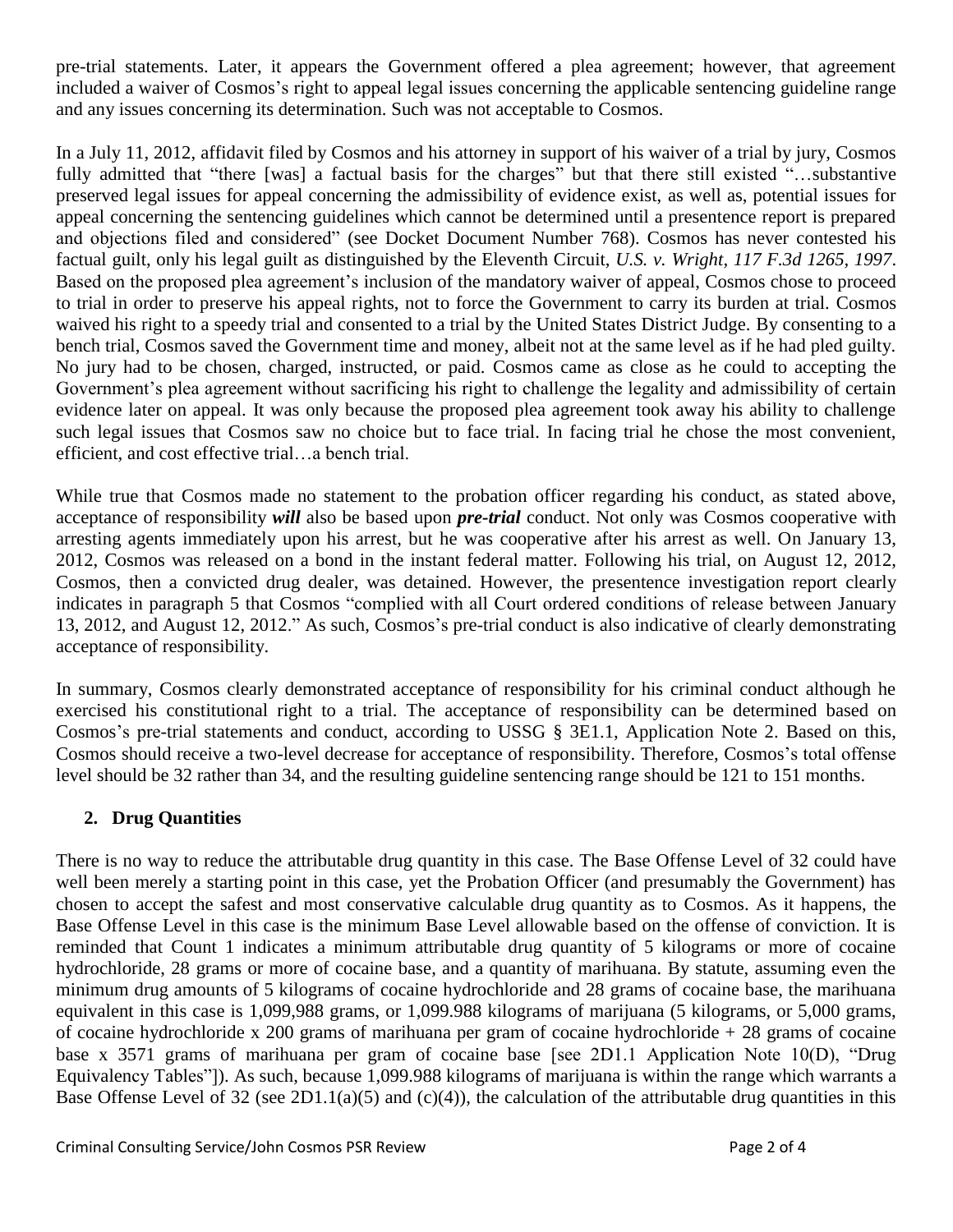case, even considering Relevant Conduct, has no impact on the statutorily-imposed minimum Base Offense Level.

Given the information included in the PSR, the probation officer chose an odd method to calculate attributable drug quantities. He cites that he is attributing the only drugs found at Cosmos's residence during the search of his home plus the drugs found at Drake's residence plus the drugs Cosmos was en route to purchase from "Killer" when he was stopped by Pembroke police officers. This writer feels that this method is an extremely conservative method to calculate the quantities of drugs attributable to Cosmos. This writer believes that had this case been assigned to any other Statesboro, Savannah, or Brunswick Division Article III judge, a more liberal method would have been used to calculate attributable drug quantities. Specifically, Cosmos's Base Offense Level could have easily been 34 based simply on statements made by Drake which were corroborated by Cosmos. Drake testified at trial that Cosmos was a source of cocaine supply that supplied him with .5 kilograms of cocaine on a weekly basis (see PSR Paragraph 22). Cosmos himself admitted that Drake was *one of* his biggest customers to whom he supplied .5 kilograms of cocaine on a weekly basis (see PSR Paragraph 21). Those statements alone indicate that approximately 32 kilograms of cocaine hydrochloride was sold to Drake by Cosmos during the approximate 15-month period indicated in the PSR (see also Paragraph 21). Using only those statements without regard to any other drug quantities seized (assuming the drugs seized were a product of the drug sales admitted to by Cosmos) Cosmos would be facing a Base Offense Level of 34 (see  $2D1.1(a)(5)$  and  $(c)(3)$ ).

It is the opinion of this writer that there is no realistically arguable objection to the Base Offense Level of 32. The Probation Office has used a very conservative attributable drug quantity (which happens to be the lowest allowable under the guidelines based on the statutory stipulations) which permits Cosmos to escape a sentencing imprisonment range of 188-235 months under the Guidelines. Such an increase would have meant an additional 37 to 47 months' imprisonment if sentenced under a Guideline scheme.

#### **3. The Firearm**

It is this writer's opinion that there is no easily winnable objection to the firearm enhancement at U.S.S.G. § 2D1.1(b)(1). There is a plethora of case law wherein a defendant is linked to gun which was merely in close proximity to drugs. In this case, although no drugs were seized in Cosmos's bedroom (where the gun was found), a \$10,000 designer watch was found in the bedroom, and three different drug types as well as a large amount of cash was found throughout the residence.

Criminal Consulting Service/John Cosmos PSR Review **Page 3 of 4** However, this case may be separated from those other cases. In the instant matter, while true that the firearm was in the residence where drugs happened to be stored, an argument could be made that it is *clearly improbable* that the gun's purpose was to protect Cosmos and his drugs/drug-money. That connection must be present for the enhancement to apply. However, in this case, the probation officer speculates that the firearm's mere presence in the home suggests that the weapon was a tool of a drug dealer's trade. Such does not reconcile with the events leading to Cosmos's arrest. If a drug dealer possesses a firearm, it only makes sense that the firearm would be better warranted in a large drug deal rather than smaller .5 kilogram and smaller transactions. However, when the defendant was arrested on July 1, 2011, as he was en route to Macon from Savannah to purchase 3 kilograms of cocaine from a person he only knew as "Killer," Cosmos did not have a firearm with him. He left the firearm in his bedroom. In U.S. v. Timmons, 283 F.3d  $1246 (11<sup>th</sup> Circuit 2002)$ , in evaluating a conviction of 924(c), the Court held that "The government must clearly show that a firearm was possessed to advance or promote the commission of the underlying offense. The mere presence of a firearm in an area where a criminal act occurs [as in the storage of drugs in Cosmos's residence) is not a sufficient basis for imposing this particular…sentence. Rather, the government must illustrate through specific facts, which tie the defendant to the firearm, that the firearm was possessed to advance or promote the criminal activity." Similarly, there is no defined connection of a firearm and drugs in the Cosmos case. If evidence is not presented that Cosmos